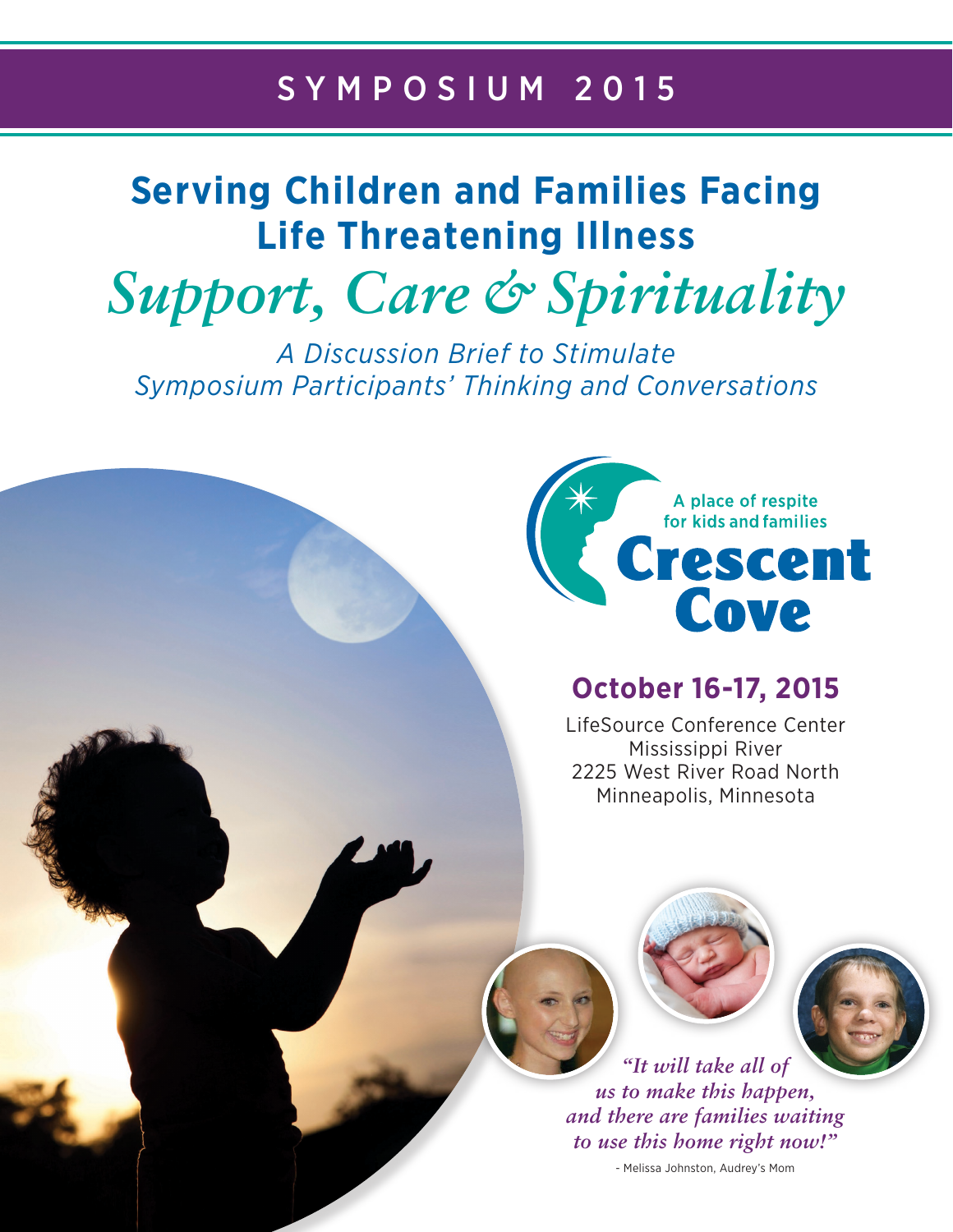This 2015 Symposium program is designed for an eclectic group of about 30 community leaders whose experiences and perspectives will shape care for children with limiting or life threatening conditions. Participants know the need for palliative and respite care as recipients or service providers, purchasers or payers of services, or as civic and business leaders who would like a supportive policy framework that will complement the quality of excellence found in the health system of the Upper Midwest.

### **Goals of symposium**

To build awareness and advocacy supporting children and young adults with a shortened life expectancy, and their families, and to gain a greater understanding of the support possible from a variety of therapeutic interventions and venues for children's respite and hospice.

## **Symposium background**

Finding the right child care is challenging for any parent, but when your child has special needs and is facing life limiting health challenges, it can be even more difficult. Sometimes you need to travel out of town on business; you may become sick yourself or just need some personal time.

Where can you turn in the Upper Midwest and Metropolitan Minneapolis-St. Paul to find support to help cope with these challenges? In seeking comfort, how do families and care givers collaborate to navigate through these four overlapping spheres.

- Family frustrations, anxiety, pain and financial loss
- Policy initiatives to fund innovative facilities, services and care giver development
- Advances in diagnostic techniques, pharmacology, palliative care and pain management
- Insights in the growing contributions from all faith communities, spirituality and alternative therapies

This Symposium has been organized by Crescent Cove to stimulate fresh ideas, new partnerships and bold actions and investments in pediatric palliative care, hospice and respite arrangements for people within the Twin Cities and the Upper Midwest.

Understanding of providing whole person and whole family care is still developing for children throughout the world. New insights are surfacing in Europe, North America and Australia. There are a number of emerging themes in the clinical aspects of pediatric palliative care, and the spiritual and emotional support necessary in caring for a family whose child's life may be cut short. Additionally, there are policy changes that can facilitate access to necessary support. These themes will be discussed and explored throughout this symposium.

### **Four topics will be explored during the symposium sessions, including:**

#### **SESSION 1:** *The Family:* **Challenges and Opportunities**

**Moderator:** Jason Albrecht, MHA, CCLS, University of Minnesota Masonic Children's Hospital

Four families, the Wilson Family, the Goodspeed family, the Martindale Family and the Shu family, will share their diverse experiences caring for a child who is medically fragile. Some of the questions that families will answer to further inform the advances needed within pediatric palliative care include:

- 1. What are barriers to receiving optimal care for your child and family?
- 2. How can we bring experienced support and advocate for more support from care providers and payers?
- 3. What forms of support are or were helpful for you and which are or were not helpful?

# **SESSION 2:** *Policy:* **Finding Resources and Building Relationships for Supportive Policy**

**Keynote:** MN State Representative Nick Zerwas

**Panelists:** Jody Chrastek, DNP, Fairview Home Health, Janet Will, RN Gilchrist Hospice, Lynn Gruber, JD, Summit Solutions Unlimited

**Moderator:** Richard Forschler, JD, Faegre, Baker, Daniels LLC

- 1. How has policy changed? How does it need to change to be more supportive of licensure of people and facilities and payment of these initiatives?
- 2. How might public and private payers best support these respite and hospice initiatives?
- 3. A primer on "Community Directed Waivers"

In addition to the many physical, emotional and spiritual benefits of accessing palliative care, there are also economic benefits. We know that only a small portion of the children who die each year in Minnesota have adequate coverage for healthcare costs. The costs for hospital-level care are much higher compared to in-home pediatric palliative or hospice care. When a child is at the end-of-life and not at the hospital, research demonstrates the cost savings of supporting families at their home (Fraser, et al, 2013). A local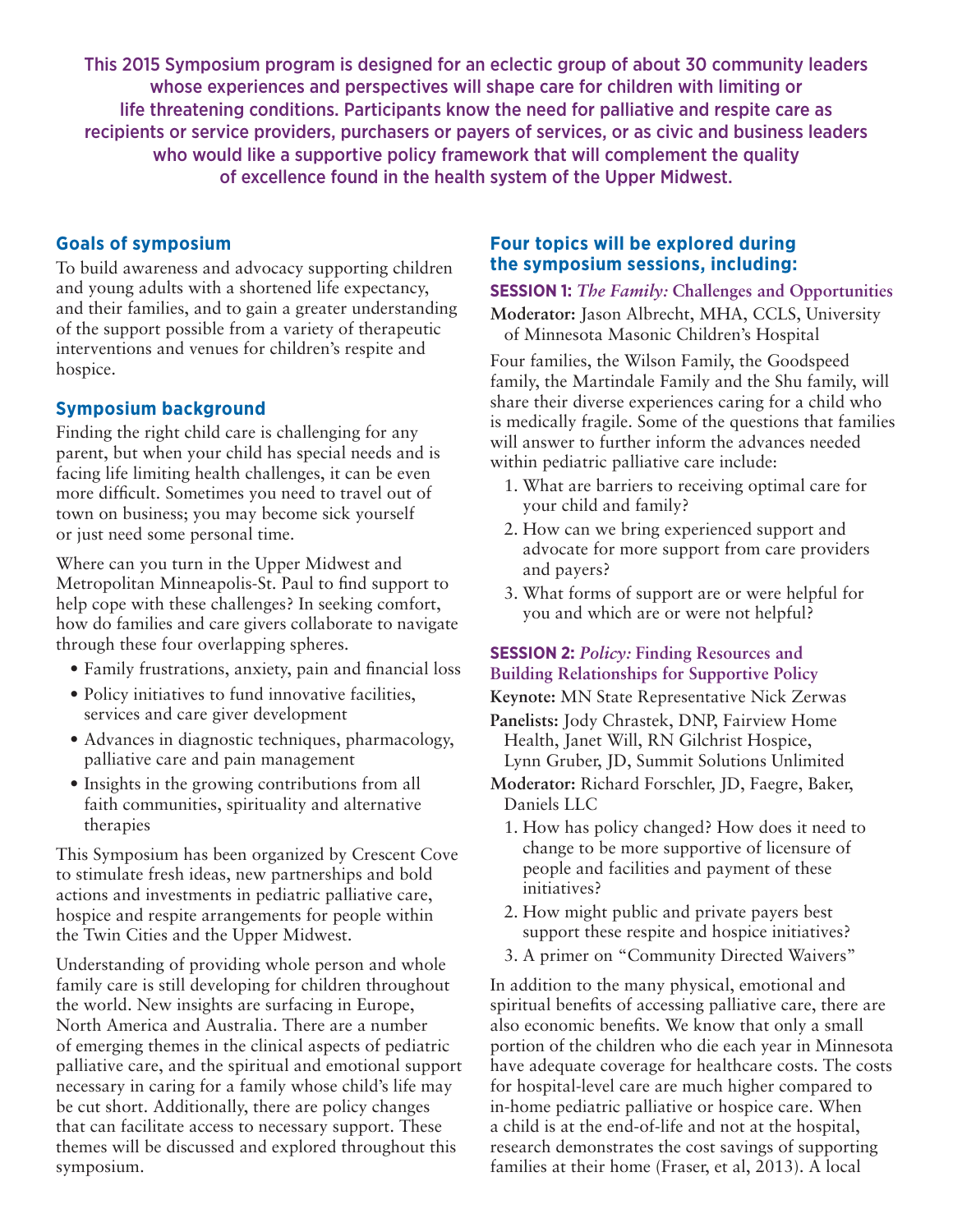study reviewing hospital admissions pre and post pediatric palliative care exposure demonstrates that for pediatric cancer patients nearing the end-of-life, support from home-based palliative care reduced the number of stays in the hospital compared with those who were not accessing palliative and home-care (Postier, et al, 2014). Accessing pediatric palliative care services depends on the knowledge of primary physician teams being familiar with and referring children and families for support.

#### **SESSION 3:** *Clinical Care:* **Exploring and Enabling Clinical Care Within the Continuum of Care**

- **Keynote:** Dr. Hal Siden, Canuck Place Children's Hospice, Vancouver, Canada
- **Panelists:** Dr. Scott Schwantes, Gillette Children's Specialty Healthcare, Dr. Naomi Goloff, University of Minnesota Masonic Children's Hospitals/Fairview Home Hospice, Dr. Susan Sencer, Children's Hospitals and Clinics of Minnesota
- **Moderator:** Tamara Schafer, MBA, Pediatric Home Service
	- 1. Canuck Place How does a community-based pediatric hospice home operate and coordinate care between the hospital and home-care agencies?
	- 2. What happens in a hospital environment vs. a residential, community children's hospice setting?
	- 3. What are the needs that Canuck Place has met?
	- 4. How should we be training health professionals to better understand and support children and their families dealing with respite and end-of-life needs?

There is a great need to further ease the suffering of children at the end-of-life. Access to pediatric palliative care contributes greatly to improved care and comfort (Niswander, et, al, 2014; Schmidt, 2013, Siden, 2015). Additionally, advance care planning and increased collaboration between pediatric palliative care teams and hospital-based clinicians gives families the opportunity to make decisions based on clear information at the right time as well as support with decision making (Bogetz, et. Al, 2014; Mitchell & Dale, 2015; Ullrick & Wolfe, 2013). Pediatric palliative care may take place in several different locations including hospitals, free-standing pediatric hospice and respite facilities, community or home-care and hospice-based programs (Friebert & Williams, 2015, Siden, 2014).

#### **SESSION 4:** *Spirituality:* **Embracing the Contributions of Emotional Support, and Faith Communities for Children, their Families and Staff**

**Keynote:** Dr. Jan Aldridge, Martin House Children's **Hospice** 

- **Panelists:** Ted Bowman, Grief Counselor and Educator, Dr. Kaci Osenga, Children's Hospitals and Clinics of Minnesota, Tisha Moore, Chaplain, University of Minnesota Masonic Children's Hospital
	- 1. Spiritual care is often an after thought in Pediatric Palliative Care – how can this support be more visible?
	- 2. What is necessary with staff care and development in order to ensure family support is achieved.
	- 3. How can all staff be supported to ensure the sacred place of this home we are building provides quality emotional and spiritual support for families?

#### **Moderator:** Theresa Zimanske, Parent Advocate

Emotional and spiritual support for children, youth and their families within the pediatric palliative care setting can offer the benefits of increased relaxation, more energy, decreased pain, a more positive attitude and more 'hope or spiritual strength' (Heath, et al, 2012). Health professionals continue to learn how to best address not only a child's physical pain, but also the emotional and spiritual concerns that arise for the child, young adult and his or her family (Field & Behrman, 2003; O'Quinn & Giambra, 2014; Schwantes & O'Brien, 2014). Support for children, young adults and their families is often best provided by those specially trained to work with children and their unique needs (Linebarger, et. al, 2014; Rapoport, et. al, 2013)

#### **Following-up and following-through**

The Symposium 2015 is intended to be more than an exchange of experiences, concerns, ideas and opportunities. We hope it stimulates new relationships that champion innovative and practical actions that advance pediatric palliative care and support resources for families and care givers in the Upper Midwest.

Participants will be encouraged and supported to define actions, keep the dialogue moving and guide activities and investments (over the next 9 weeks, 9 months and 9 years) that benefit children and their families. What do you think are the problems, and what can be done to minimize them and maximize support for children and families dealing with life limiting illness?